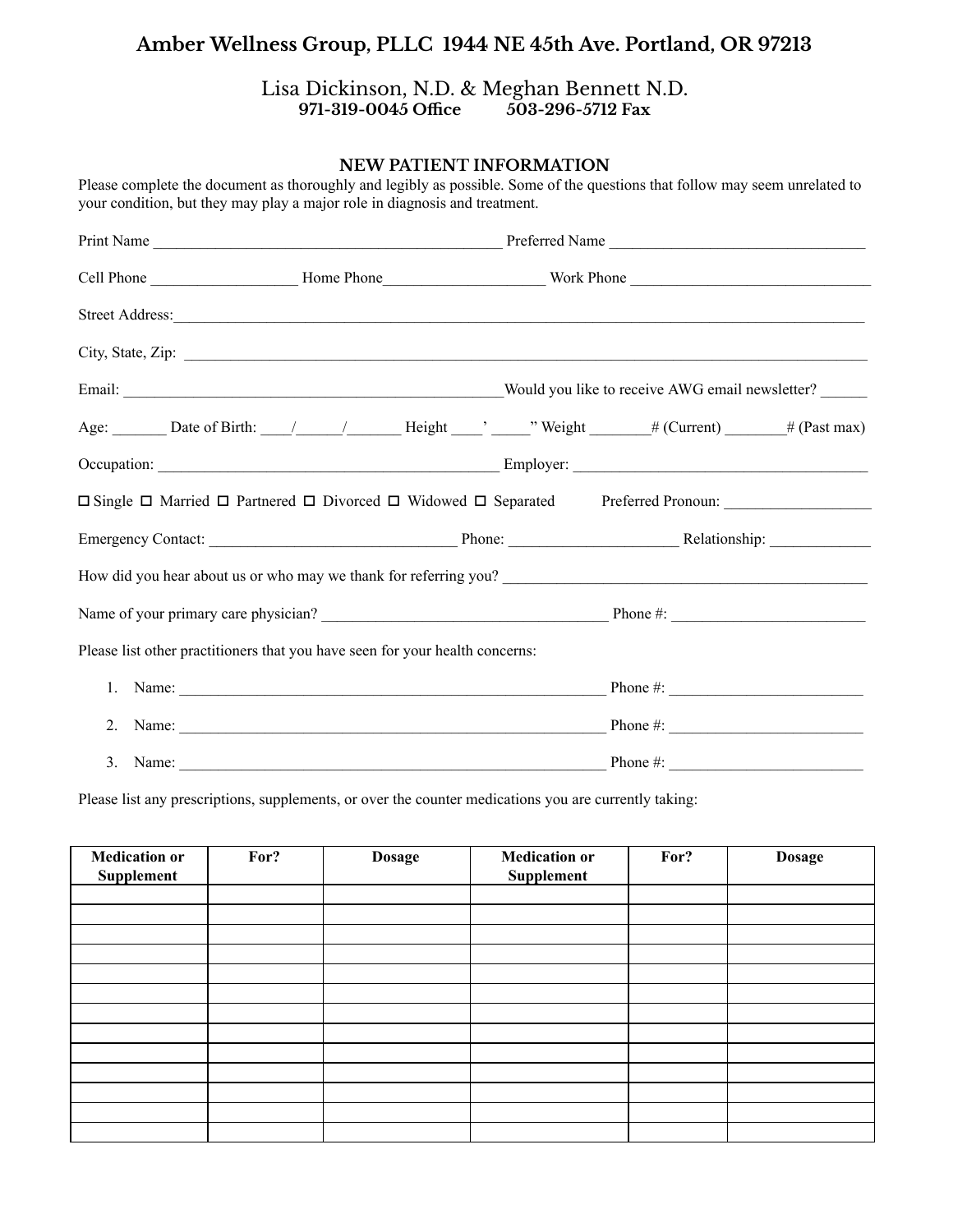| When did this problem begin?                                                                                                                      |               |  |  |  |  |  |
|---------------------------------------------------------------------------------------------------------------------------------------------------|---------------|--|--|--|--|--|
| What makes it better or worse?                                                                                                                    |               |  |  |  |  |  |
| Has this condition been evaluated by another physician? If so, list any known diagnosis: International Library Analysis: All any known diagnosis: |               |  |  |  |  |  |
| What prior treatments have you had for this condition and what were the results?                                                                  |               |  |  |  |  |  |
|                                                                                                                                                   |               |  |  |  |  |  |
|                                                                                                                                                   |               |  |  |  |  |  |
| Please list any other health concerns that you wish to address:                                                                                   |               |  |  |  |  |  |
|                                                                                                                                                   | $\frac{3}{2}$ |  |  |  |  |  |
|                                                                                                                                                   | 4.            |  |  |  |  |  |

Please provide complete information in the following pages related to your current and past health concerns.

| <b>Condition</b>      | Past | Present | Condition            | Past | Present | Condition              | Past | Present |
|-----------------------|------|---------|----------------------|------|---------|------------------------|------|---------|
| Allergies             |      |         | <b>Heart Disease</b> |      |         | Mononucleosis          |      |         |
| Asthma                |      |         | <b>Hepatitis</b>     |      |         | Multiple Sclerosis     |      |         |
| <b>Blood Pressure</b> |      |         | Herpes Virus         |      |         | Pneumonia              |      |         |
| <b>Bruise Easily</b>  |      |         | High Fever           |      |         | <b>Rheumatic Fever</b> |      |         |
| Cancer                |      |         | <b>HIV</b>           |      |         | STI's                  |      |         |
| Chicken Pox           |      |         | Jaundice             |      |         | Thyroid Disorder       |      |         |
| Diabetes              |      |         | Lyme Disease         |      |         | Tuberculosis           |      |         |
| Emphysema             |      |         | Measles              |      |         | Other:                 |      |         |
| Epilepsy              |      |         | Meningitis           |      |         |                        |      |         |
| Glaucoma              |      |         | Migraines            |      |         |                        |      |         |

Recent Medical Tests:

| <b>Test:</b> | <b>Date:</b> | <b>Results:</b> | Test:        | Date: | <b>Results:</b> |
|--------------|--------------|-----------------|--------------|-------|-----------------|
| Physical:    |              |                 | Pap Smear:   |       |                 |
| Cholesterol: |              |                 | HIV/STD:     |       |                 |
| Prostate:    |              |                 | Blood Sugar: |       |                 |
| Mammogram:   |              |                 | Thyroid:     |       |                 |
| Other:       |              |                 | Other:       |       |                 |

List any prior surgeries and what they were for and the date or approximate date / year performed:

| 1. | Type:    | Reason: | Date: |
|----|----------|---------|-------|
| 2. | Type:    | Reason: | Date: |
|    | 3. Type: | Reason: | Date: |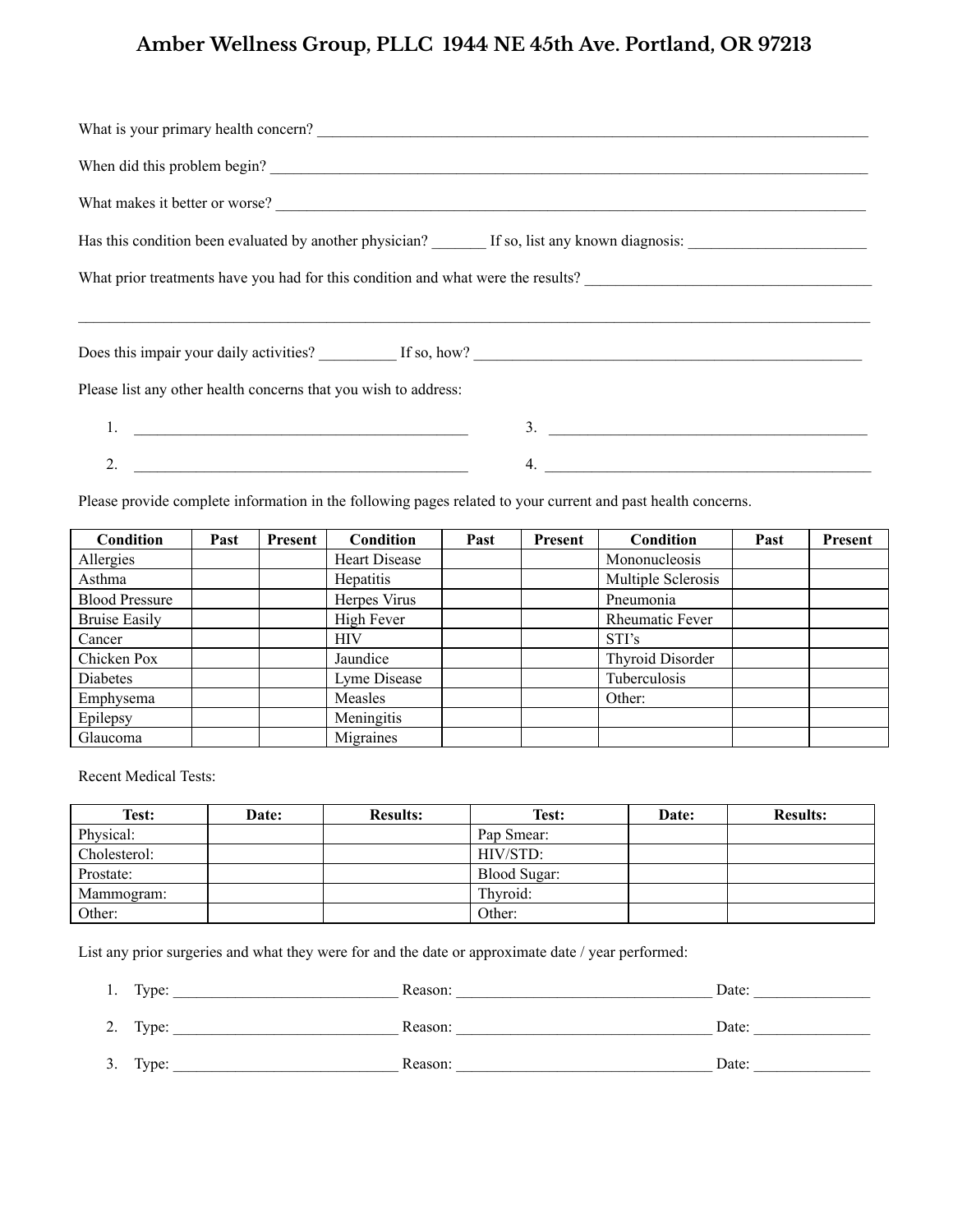#### **FAMILY HISTORY**

Please indicate family history of:  $\Box$  Cancer  $\Box$  Heart Disease  $\Box$  Thyroid  $\Box$  Diabetes  $\Box$  Endocrine  $\Box$  Infertility  $\Box$  Allergies  $\Box$  Auto-immune Disease  $\Box$  High Blood Pressure  $\Box$  High Cholesterol  $\Box$  Other:

Please indicate any addictions to:  $\Box$  Nicotine  $\Box$  Prescription Medications  $\Box$  Alcohol  $\Box$  Other:

#### **HEALTH CONCERNS**

### **Energy, Emotions, and Immunity** Fatigue Slow Wound Healing Easy to Catch Colds Chronic Fatigue Syndrome

| $\Box$ Low Energy ___/10                         |                                            | $\Box$ Mood Swings               | $\Box$ Anxious / Nervous           |
|--------------------------------------------------|--------------------------------------------|----------------------------------|------------------------------------|
| $\Box$ Mental Tension                            | $\Box$ Joy                                 | $\Box$ Worry                     | $\Box$ Fear                        |
| $\Box$ Irritable                                 | $\Box$ Anger                               | $\Box$ Grief                     | $\Box$ Depression                  |
| $\Box$ Overwhelmed                               | $\Box$ Overworked                          | $\Box$ Mental Fogginess          | □ Cold Hands/Feet                  |
| $\square$ Suicidal Thoughts                      | $\Box$ Panic Attacks                       |                                  |                                    |
| Sleep:                                           |                                            |                                  |                                    |
| $\Box$ Restless                                  | $\Box$ Busy Mind                           | $\Box$ Night Sweats              | $\Box$ Nightmares                  |
| $\Box$ Difficult to fall asleep                  | $\Box$ Difficult to stay asleep            | $\Box$ Vivid Dreaming            | $\Box$ Awake to urinate            |
| $\Box$ Awaken with pain                          | $\Box$ Number of hours of sleep per night: |                                  |                                    |
| Head, Eye, Ear, Nose, Throat:                    |                                            |                                  |                                    |
| $\Box$ Impaired Vision                           | $\Box$ Eye Pain / Strain                   | $\Box$ Glaucoma                  | $\Box$ Tearing / Dryness           |
| $\Box$ Impaired Hearing                          | $\Box$ Ear Ringing                         | $\square$ Earaches               | $\square$ Swollen Glands           |
| $\Box$ Headaches                                 | $\Box$ Migraines                           | $\Box$ Allergies                 | $\Box$ Frequent Sore Throats       |
| $\Box$ Sinus Problems                            | $\square$ Nasal Discharge                  | $\square$ Nose Bleeds            | $\Box$ Teeth Grinding / TMJ        |
| $\Box$ Sores on tip of tongue $\Box$ Gum Disease |                                            | $\Box$ Teeth Problems            | $\Box$ Dry Mouth                   |
| <b>Respiratory:</b>                              |                                            |                                  |                                    |
| $\Box$ Cough                                     | $\Box$ Shortness of Breath                 | $\Box$ Pneumonia                 | $\Box$ Pleurisy                    |
| □ Tobacco Use Current                            | $\Box$ Tobacco Use Past                    | $\Box$ Asthma                    |                                    |
|                                                  |                                            |                                  |                                    |
| Skin:                                            |                                            |                                  |                                    |
| $\square$ Rash                                   | $\Box$ Eczema                              | $\Box$ Psoriasis                 | $\Box$ Itchy Skin                  |
| $\Box$ Dry Skin                                  | $\Box$ Hives                               | $\Box$ Acne                      | $\square$ Dandruff                 |
| Cardiovascular:                                  |                                            |                                  |                                    |
| □ Heart Disease                                  | $\Box$ Chest Pain                          | $\square$ Swelling of Ankles     | $\Box$ Heart Murmurs               |
| □ High Blood Pressure                            | $\Box$ Palpitations / Fluttering           | $\Box$ Poor Circulation          | $\Box$ Varicose Veins              |
|                                                  |                                            |                                  |                                    |
| Gastrointestinal:                                |                                            |                                  |                                    |
| $\Box$ Nausea / Vomiting                         | $\Box$ Heartburn                           | $\Box$ Belching / Gas            | $\hfill \square$ Blood in Stool    |
| $\Box$ Gurgling in Stomach                       | $\Box$ Undigested Food in Stool            | $\Box$ Fatigue after Eating      | $\Box$ Mucous in Stool             |
| $\Box$ Ulcers                                    | $\square$ Incomplete Stools                | $\Box$ Bloating                  | $\Box$ Abdominal Pain              |
| $\Box$ Diarrhea                                  | $\Box$ Constipation                        | □ Gallbladder Disease            | $\Box$ Liver Disease               |
| $\Box$ Hemorrhoids                               | $\Box$ Hernia                              | $\Box$ Food Cravings:            |                                    |
| <b>Genito-Urinary Tract:</b>                     |                                            |                                  |                                    |
| $\Box$ Painful Urination                         | $\Box$ Frequent Urination                  | $\Box$ Blood in Urine            | $\Box$ Frequent Urination at Night |
| $\Box$ Frequent UTI                              | $\Box$ Kidney Stones                       | □ Kidney Disease                 | $\Box$ Incontinence                |
| $\Box$ Urgent Urination                          | $\Box$ Painful Intercourse                 | □ Sexually Transmitted Infection |                                    |
| <b>Endocrine:</b>                                |                                            |                                  |                                    |
|                                                  |                                            |                                  |                                    |

 $\Box$  Hypothyroid  $\Box$  Hypoglycemia  $\Box$  Diabetes Mellitus  $\Box$  Feel Hot  $\Box$  Feel Cold  $\Box$  Low Libido  $\Box$  Hair Loss  $\Box$  Feel Cold  $\Box$  Low Libido  $\Box$  Hair Loss